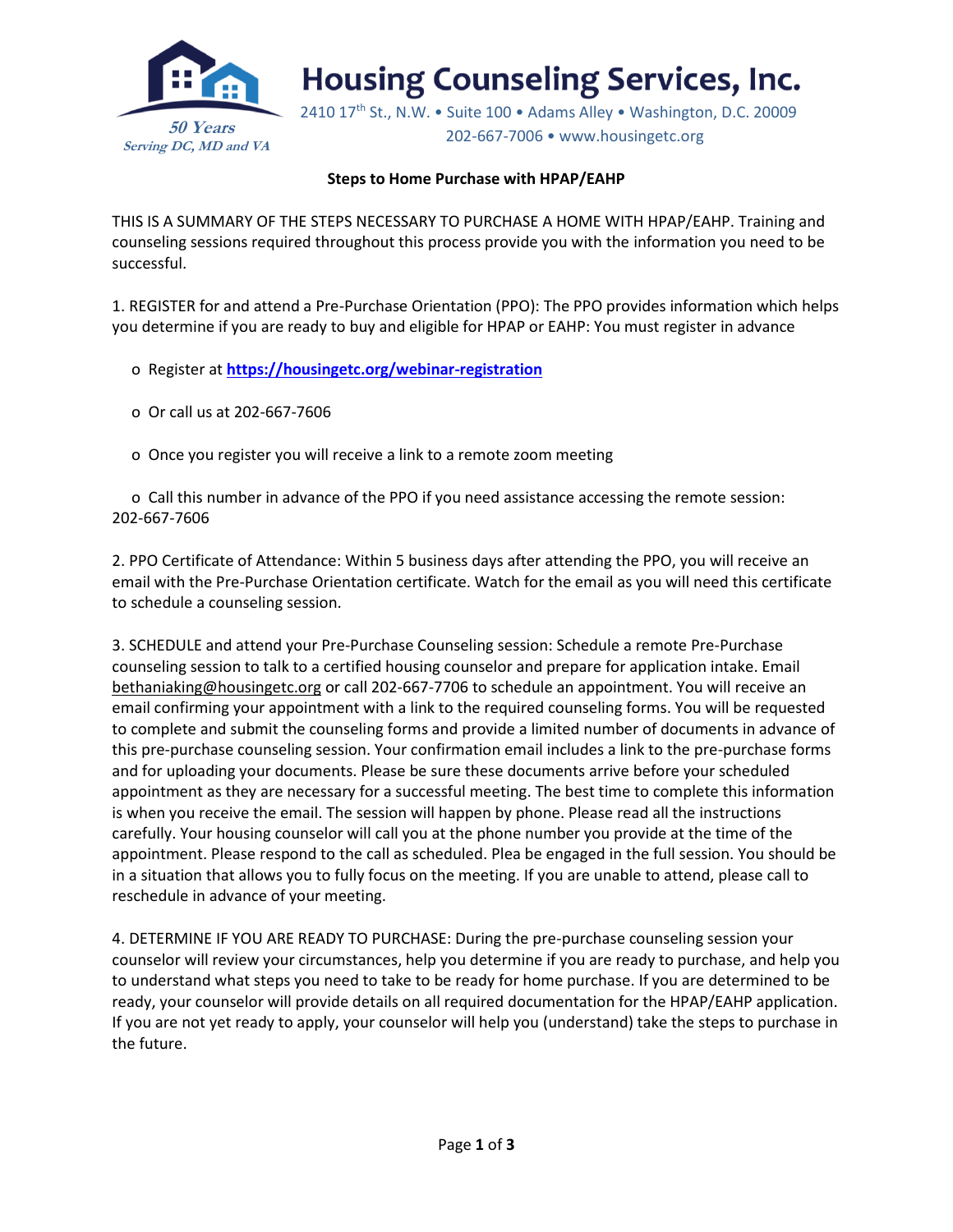

## **Housing Counseling Services, Inc.**

2410 17<sup>th</sup> St., N.W. • Suite 100 • Adams Alley • Washington, D.C. 20009 202-667-7006 • www.housingetc.org

5. SCHEDULE APPLICATION APPOINTMENT: Schedule an HPAP/EAHP application appointment once your housing counselor determines that you are ready to apply, and you have collected most of the documents needed. Call 202-667-7706 to schedule your application appointment. A few days before your appointment you will receive an email with the link for the Dropbox address to upload all your forms and documents. During this session your counselor will review all that you have submitted to help you prepare a complete HPAP/EAHP application.

6. SUBMIT DOCUMENTATION: Submit all required application documents required for the HPAP/EAHP application PRIOR to your application appointment. Screenshots and jpeg files should be avoided, as they are often not clear enough to submit to the administrators. Your counselor will not be able to prepare and submit your application until every document is submitted. Documentation MUST be complete and document all income, debt, assets, and household members. Based upon review of the documentation you submit your counselor may require additional information. The application appointment is limited. Therefore, if the counselor is asked to wait for you to upload your required documentation during the appointment, this will limit the time the counselor has to assist you with the completion of your application. As a result, you may need to schedule a follow up appointment to complete your application.

7. SCHEDULE IZ INCOME CERTIFCIATION (IF APPLICABLE): If you are purchasing a an IZ or ADU property, you should engage in the income certification for IZ eligibility at the same time as you are completing your HPAP/EAHP applications. Email us at iz.adu@housingetc.org to set up your IZ Income Certification. However, these two applications have different requirements and will be handled by two counselors. You will need to submit your documentation to each counselor separately. These two applications will be reviewed during the application process AND prior to settlement to confirm that all information submitted is cohesive.

8. SIGN HPAP/EAHP APPLICATION: Once your counselor confirms that all required documentation has been received, he/she will prepare the final HPAP/EAHP application for internal review and for your review and signature. You will be contacted once the application is ready to be signed.

9. APPLICATION SUBMITTED FOR REVIEW: Once your application is signed, it will be submitted for eligibility determination by one of the two program's administrators: Greater Washington Urban League (GWUL) or DC Housing Finance Agency (DCHFA).

10. ELIGIBILITY DETERMINATION: 2 -4 weeks after submission you will receive a Notice of Eligibility (NOE), Notice of in-eligibility or a list of additional documents required for submission. This will come by email. If additional documents are required, your counselor will work with you to help you understand what steps to take. (Note: During the COVID-19 Pandemic, it is currently taking almost 8 weeks to get an NOE from either administrator.)

11. Schedule Training: If you receive an NOE, you will be required to attend the HPAP/EAHP Homeownership Training webinar (also known as the 8-hour class). This class will provide details about how to take the necessary steps for home purchase and you will learn about loans, insurance, inspections, real estate agents, etc. There will be a homework assignment.